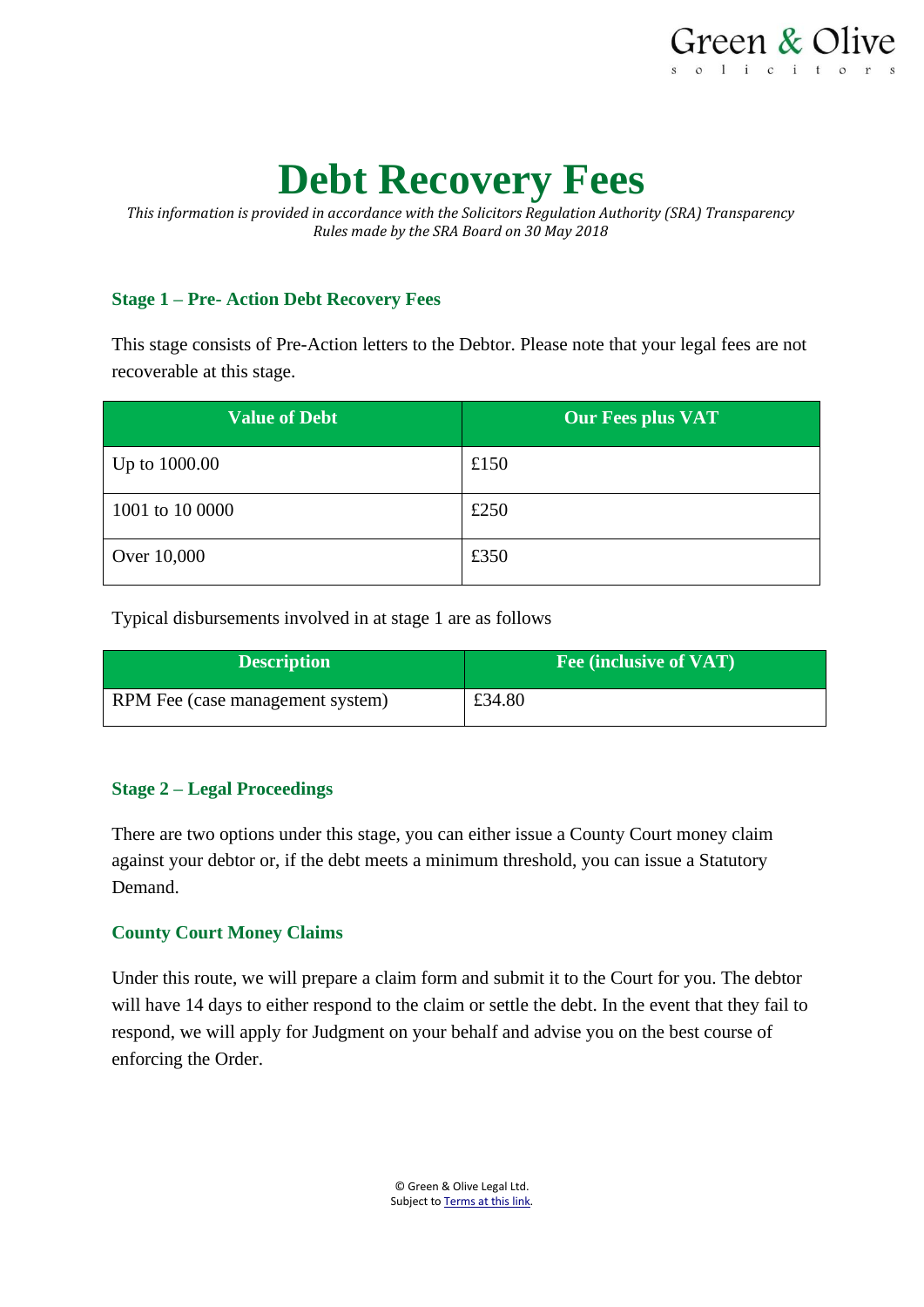## **How long will it take?**

This stage will take around four to 6 weeks providing there are no delays in the Court dealing with the matter.

You will need to pay a Court fee in addition to our fixed costs. The Court fee will depend on the value of the claim but is not subject to any VAT.

## **Charges**

We will charge you the following for this stage:-

| <b>Value of Debt</b> | <b>Our fees</b>    | <b>Court fee</b>        |
|----------------------|--------------------|-------------------------|
|                      |                    |                         |
| Up to $£1,000$       | £150.00 plus $VAT$ | £25 to £60              |
| £1,001 to £10,000    | £250.00 plus $VAT$ | £70 to £410             |
| £10,001 to £100,000  | £350.00 plus VAT   | 4.5% of the claim value |
| £100,001 to £200,000 | £500 plus VAT      | 5% of the claim value   |

Please note that the above fees **does not cover disputed debt**. In the event that the debtor disputes the debt, we will provide you with an individual estimate for dealing with the dispute. You can refer to our firms hourly rates below.

### **Stage 3 – Enforcement Action**

Should the debtor not pay the debt after stages 1 and 2 have been completed , the final stage will consist of enforcing any Order obtained. There are various different ways of enforcing a Judgment, however the most suitable method will be dependant on the debtor's circumstances.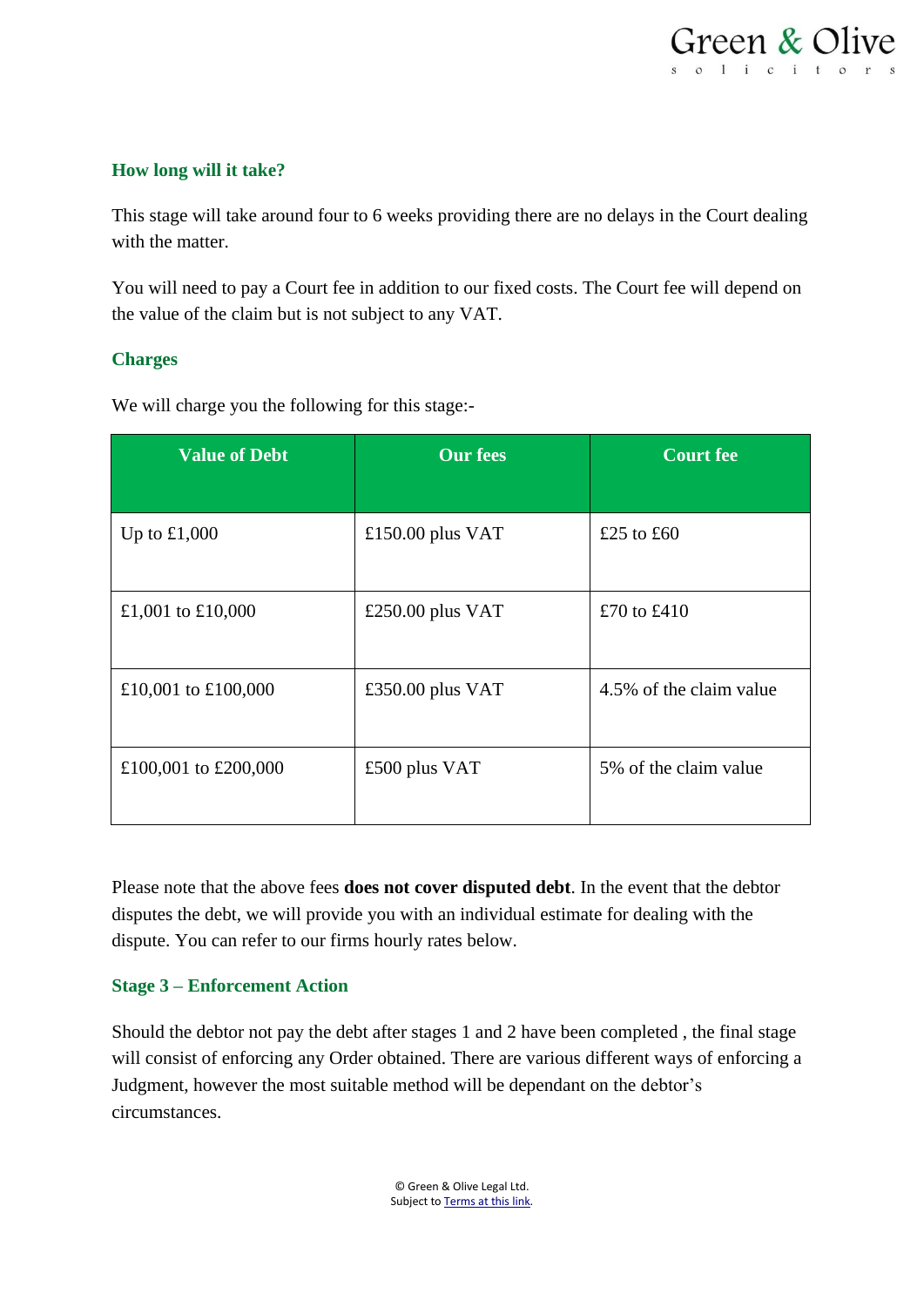

#### **What assets does the judgment debtor have?**

It is important to ascertain what the judgment debtor's assets are. Enforcement steps cost money, which will be wasted if the judgment debtor has no assets to pay the judgment in any event.

You may wish to obtain information about the judgment debtor's assets before making any decisions about enforcement. There are a number of ways of obtaining such information:

- Ask the judgment debtor, who may respond voluntarily. If he does not, we can apply (without notice to the judgment debtor) for an order to obtain information under Civil Procedure Rule 71. This order would require him to give answers orally on oath to a court officer. Failure to comply will result in the matter being referred to a judge, who may commit the judgment debtor for contempt of court. However, you may prefer not to use either of these alternatives. They will both warn the judgment debtor that you are considering enforcing and this may lead to assets being hidden or transferred. Other options for finding out about assets may therefore be preferable.
- Instruct an enquiry agent to make lawful enquiries about the judgment debtor and his assets.
- Check the Insolvency Register to see if the judgment debtor is bankrupt or subject to an individual voluntary arrangement, debt relief order or any bankruptcy restriction order and undertaking.
- Conduct a Land Registry search to establish the ownership of any address you have for the judgment debtor. Inspection of the charges register will also ascertain whether the property is mortgaged and to whom.
- Consult the Attachment of Earnings Index. You can search this to find out if a judgment debtor has had any attachment of earnings orders against him. Each business centre of the County Court is obliged to keep an index of the names of judgment debtors within their district who have an attachment of earnings order registered against them. There is no fee for such search.
- Check the Register of Judgments, Orders and Fines to see if the judgment debtor has any other judgments or orders against him. All County Court and High Court judgments for the payment of money since 6 April 2006 are in this public register unless exempt. They remain on it for six years from the date of the judgment unless

© Green & Olive Legal Ltd. Subject t[o Terms at this link.](https://www.greenandolive.co.uk/terms/)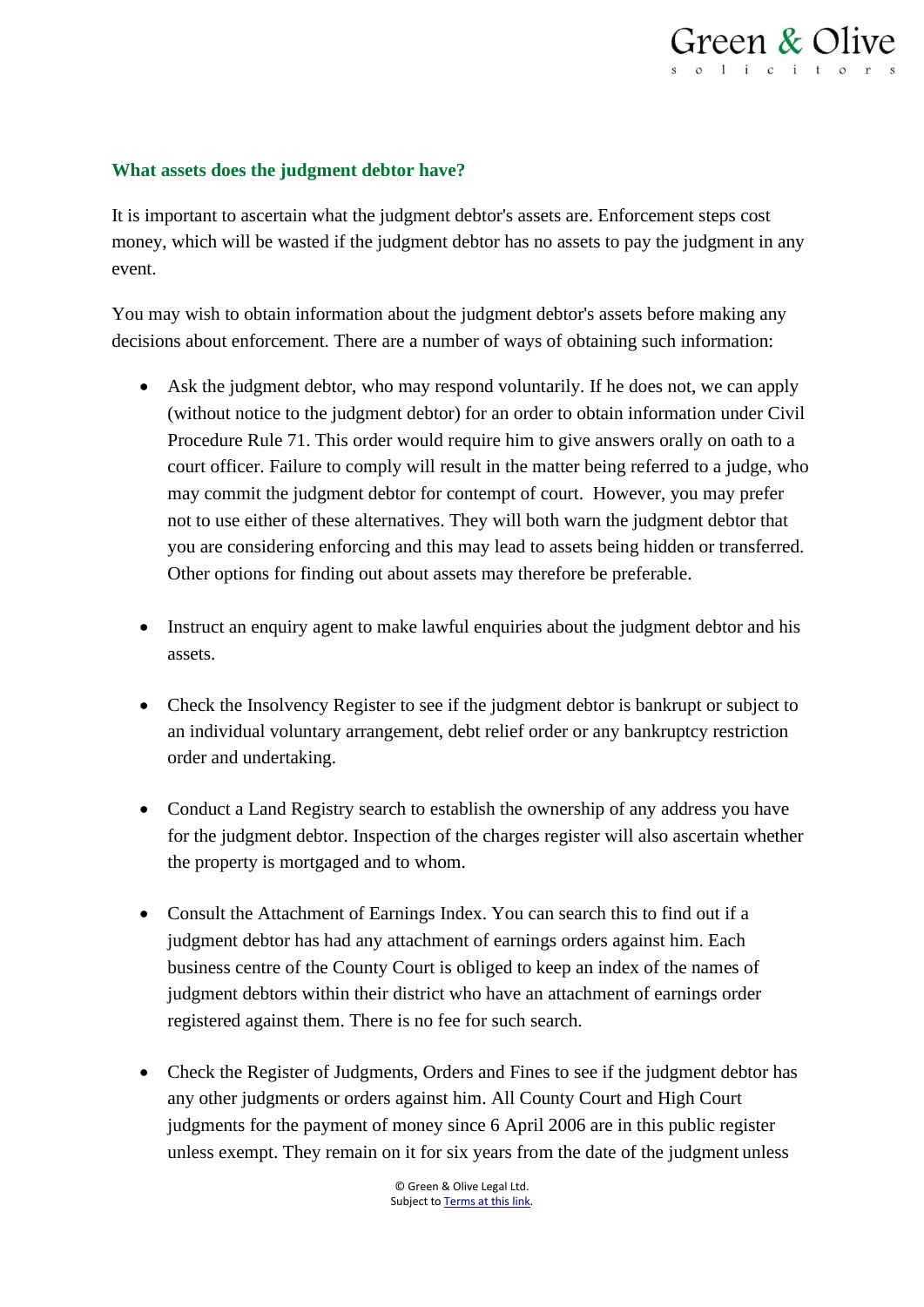

the judgment is set aside or reversed, or the judgment sum paid within one calendar month of the judgment. Judgments entered in Family proceedings, the Administrative Court or the Technology and Construction Court are exempt from registration.

- Conduct a search on a company or limited liability partnership at Companies House (the official UK government register of UK companies) and obtain basic information about the company and their latest filed accounts.
- Check for any insolvency procedures against companies by searches of the Bankruptcy and Companies Court, Companies House and the London Gazette.

We will advise you on the most appropriate course of enforcement and what each option entails. The following enforcement options are available:-

### **Taking control of goods by writ or warrant of control**

Taking control of goods requires the issue of a court document (in the High Court, a writ of control; in the County Court, a warrant of control) which commands an enforcement officer to then take control of and sell a judgment debtor's goods (provided they are not exempt goods or do not belong to a third party), and raise funds to satisfy a judgment debt. Successful enforcement by this method can be done quite speedily, but it depends on the judgment debtor having goods of sufficient value. We can apply for a "writ of control" which would enable a High Court Bailiff to attend the debtor's home or place of business and seize goods to pay the debt. Our fees would include advising you in relation to this, preparing the Court application and instructing the Bailiff. The process is likely to take around 4 weeks

Our fixed fee for this would be £90 plus VAT and you would also need to pay a Court fee of £110. If the Bailiff is successful they will recover their fee from the debtor, however if they are not successful you would need to pay them a fee of £90 plus VAT

### **Third party debt order**

By third party debt orders, sums owed to a judgment debtor that are in the hands of a third party (such as a bank) are frozen and seized for the benefit of the judgment creditor. Third party debt orders are not the most popular method of enforcement, as they depend on there being a third party debt. However, they can be useful where the judgment creditor knows that the judgment debtor has a bank account into which his salary is paid.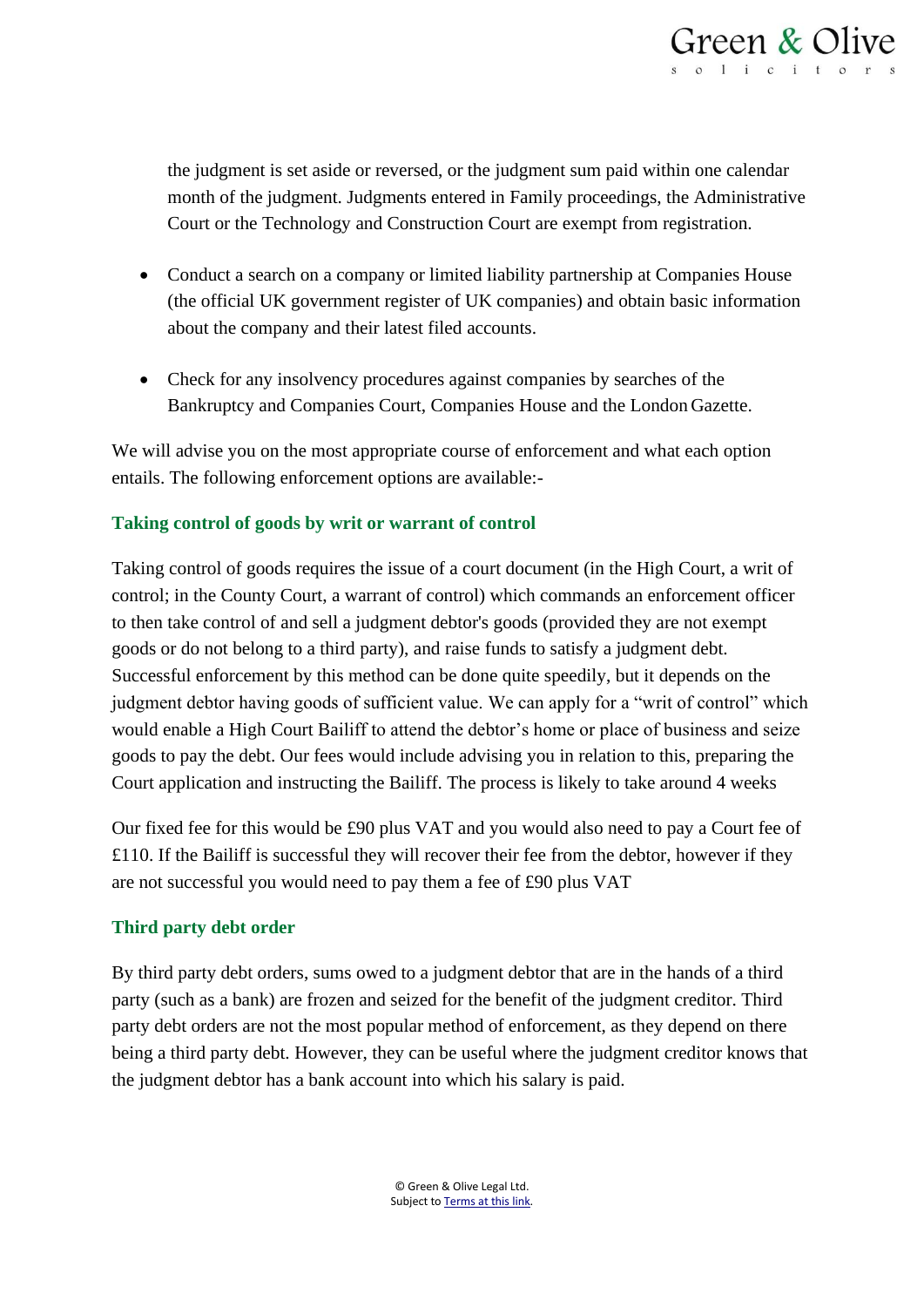

Our fees would include advising you, preparing the Court application and instructing someone to represent you at Court. The process is likely to take up to 12 weeks, depending on Court listing times.

Our fixed fee for this would be **£90 plus VAT** and you would also need to pay a **Court fee of £110** and the costs of representation at Court which is likely to be around **£450 plus VAT** 

## **Charging orders**

A charging order is a way of securing a judgment debt by imposing a charge over a judgment debtor's beneficial interest in land, securities or certain other assets. This prevents the judgment debtor from selling the land without settling his debt to the judgment creditor, provided that there is enough equity left for the judgment creditor after payment of prior creditors.

For a court to use its discretion to grant a charging order, it will examine whether enforcement by this method is proportionate. Therefore, the court may choose not to secure a small judgment (for instance, £100), when this could be enforced by another method.

A charging order is most effective when there is substantial equity in a property and the judgment debtor is the sole owner.

The process for obtaining a charging order can be slow, and a charging order of itself does not realise funds to satisfy a judgment debt. To satisfy the debt, the judgment creditor then has to apply separately for an order for sale of the property. Alternatively, he could simply await its sale in due course by the owners, or following an order obtained by other creditors.

Our fees would include advising you, obtaining confirmation that the debtor owns the property, preparing the Court application and sending required notices to anyone who already has a charge on the property, instructing someone to represent you at Court and registering the Order with the Land Registry.

The first stage of issuing and registering the Interim Order is likely to take around 6 weeks. To obtain the Final Order is likely to take around 12 weeks, depending on Court listing times.

We are not able to carry this work out on a fixed fee, but would be charge on the basis of the time spent at an hourly rate. Our fees for an application for a charging order are usually between **£750.00 and £900.00 plus VAT.** In addition, you would need to pay a **Court fee of £110**, **Land Registry fees of £46** and the **costs of representation at Court which is likely to be around £450.00 plus VAT**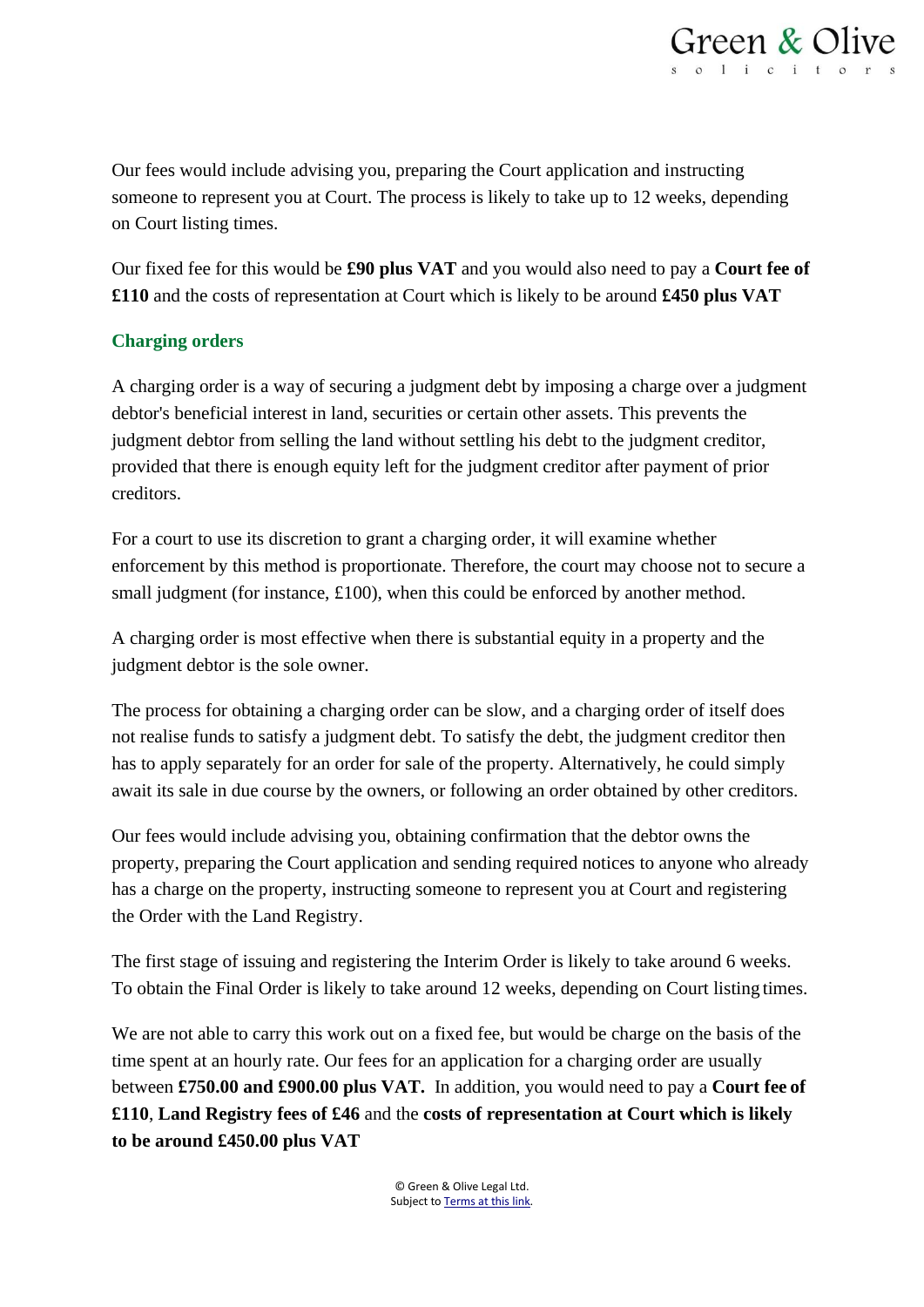

### **Attachment of earnings**

An attachment of earnings order provides that a proportion of a judgment debtor's earnings is deducted by his employer and paid to the judgment creditor in instalments, until the judgment debt is satisfied. It is only available against individuals and in the County Court (although a judgment can be transferred from the High Court to the County Court for the purposes of obtaining an order).

Attachment of earnings orders are a popular method of enforcement, as they are inexpensive and fairly easy. Automatic deduction from wages means that you do not have to rely on the debtor making payment. However, it depends on the judgment debtor being in employment and it can take a long time to pay off a large judgment debt by this method.

Note that, where the judgment debtor has other creditors and his total indebtedness does not exceed £5,000, the court has a duty to consider whether the debtor's liabilities should be dealt with together under a County Court administration order. Under such an order, the judgment debtor makes one payment to the court each week or month, from which the court attempts to pay all its creditors. If it is making a County Court administration order, a court can refuse an application for an individual attachment of earnings order.

Our fees would include advising you, preparing the Court application and sending the Order to the debtor's employer. The process is likely to take around 4 to 6 weeks if you have the details for the employer; if you do not have these details, the process is likely to take up to 12 weeks depending on Court listing times.

Our fixed fee for this would **be £90 plus VAT** and you would also need to pay a **Court fee of £110**

#### **Insolvency proceedings: bankruptcy and company liquidation**

If you are owed more than £5000 by an individual judgment debtor, you can apply to make him bankrupt. You can also apply for a debtor company to be wound up as long as the debt is over £750. After a bankruptcy or winding-up order is made, the judgment debtor's assets will be collected by a trustee in bankruptcy or liquidator, and distributed among all the creditors according to priority under insolvency law. However, this can be expensive and timeconsuming, and may not ultimately lead to any recovery.

The threat of insolvency can sometimes lead to judgment debtors making payment, but the courts discourage the use of insolvency procedures as a debt collection exercise. If the debt is

> © Green & Olive Legal Ltd. Subject t[o Terms at this link.](https://www.greenandolive.co.uk/terms/)